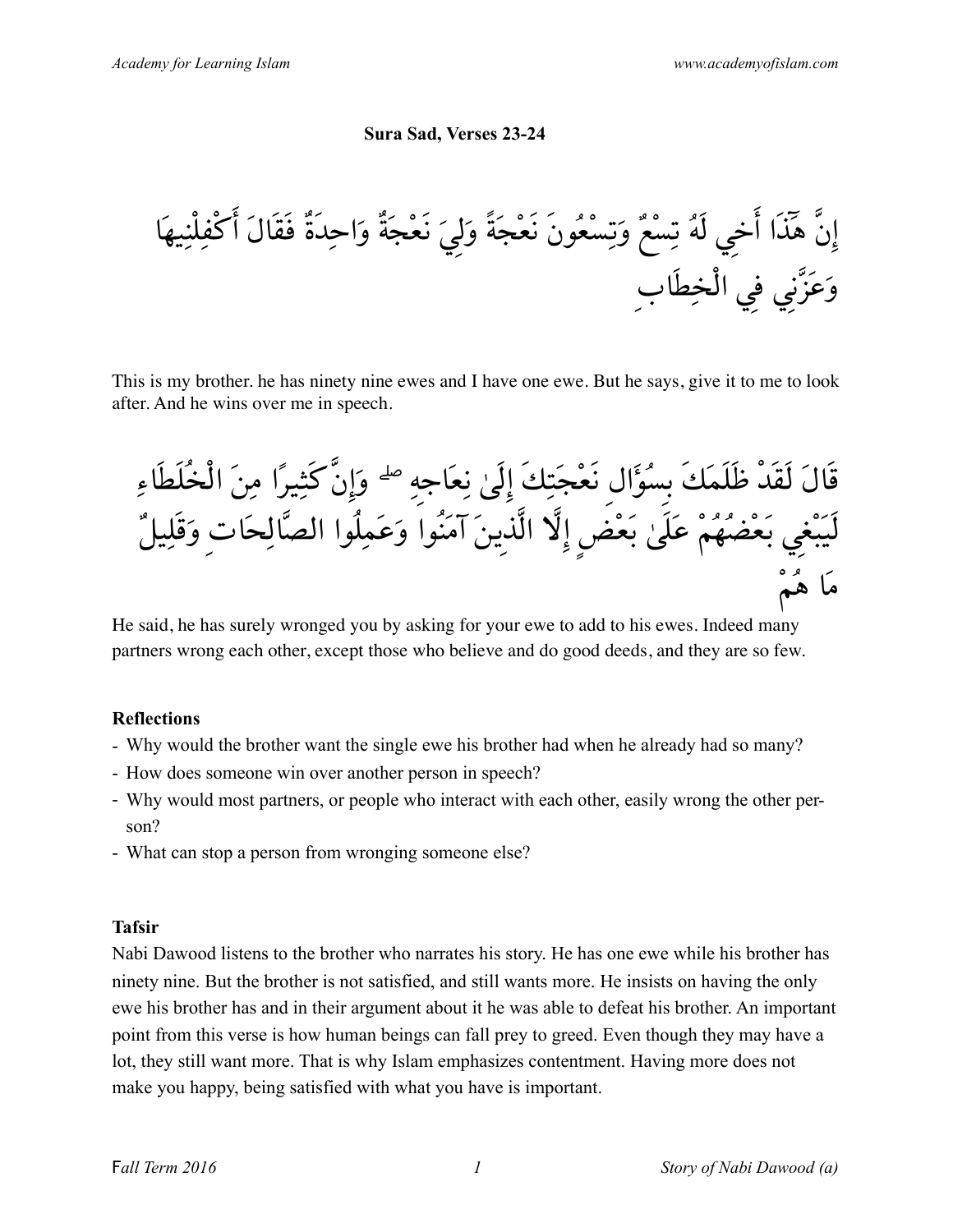Another point is that people who are good at talking sometimes manipulate their words to insist on something that is wrong. Debates and arguments can be won not due to the truth but according to how eloquent the presenter is. The brother with one ewe was not able to convince his brother of his wrong demand as he was much more eloquent than him.

Nabi Dawood does not listen to the other brother. Instead he says it was wrong of him to demand that he get the one ewe his brother has. He goes on to state an important truth of many relationships - most people who work together, live together, or even interact together, would wrong the other person. It is easy to do that, either unconsciously, or consciously due to self love. It takes self discipline to refrain from that. Nabi Dawood says that only people who have faith and do good deeds would not do that. Their God consciousness would prevent them from wronging others. But such people are very few. Even from those who claim to believe in God, many would still wrong others. People do it either because they care only for themselves, or because sometimes they do not even realize they are doing it. They are not vigilant over themselves and don't realize their actions are wrong.

#### **Relevant Verses**

God consciousness as a firm foundation - 9:109

# **Hadith**

In his love for the world, the greedy is like the silkworm: the more it wraps in its cocoon, the less it has of escaping from it, until it dies of grief. Imam Muhammad al Baqir (a)

If the son of Adam were to possess two valleys of gold and silver, he would long for a third. Imam Ja'far as-Sadiq (a)

# **Important Lessons**

- 1) Be content with what you have.
- 2) Do not use words cleverly to argue a wrong point.
- 3) A good case is when both sides are heard and judgment is carried out. People should not jump to conclusions by listening to one side.
- 4) Faith and good deeds (God consciousness) helps you stay away from wronging others.